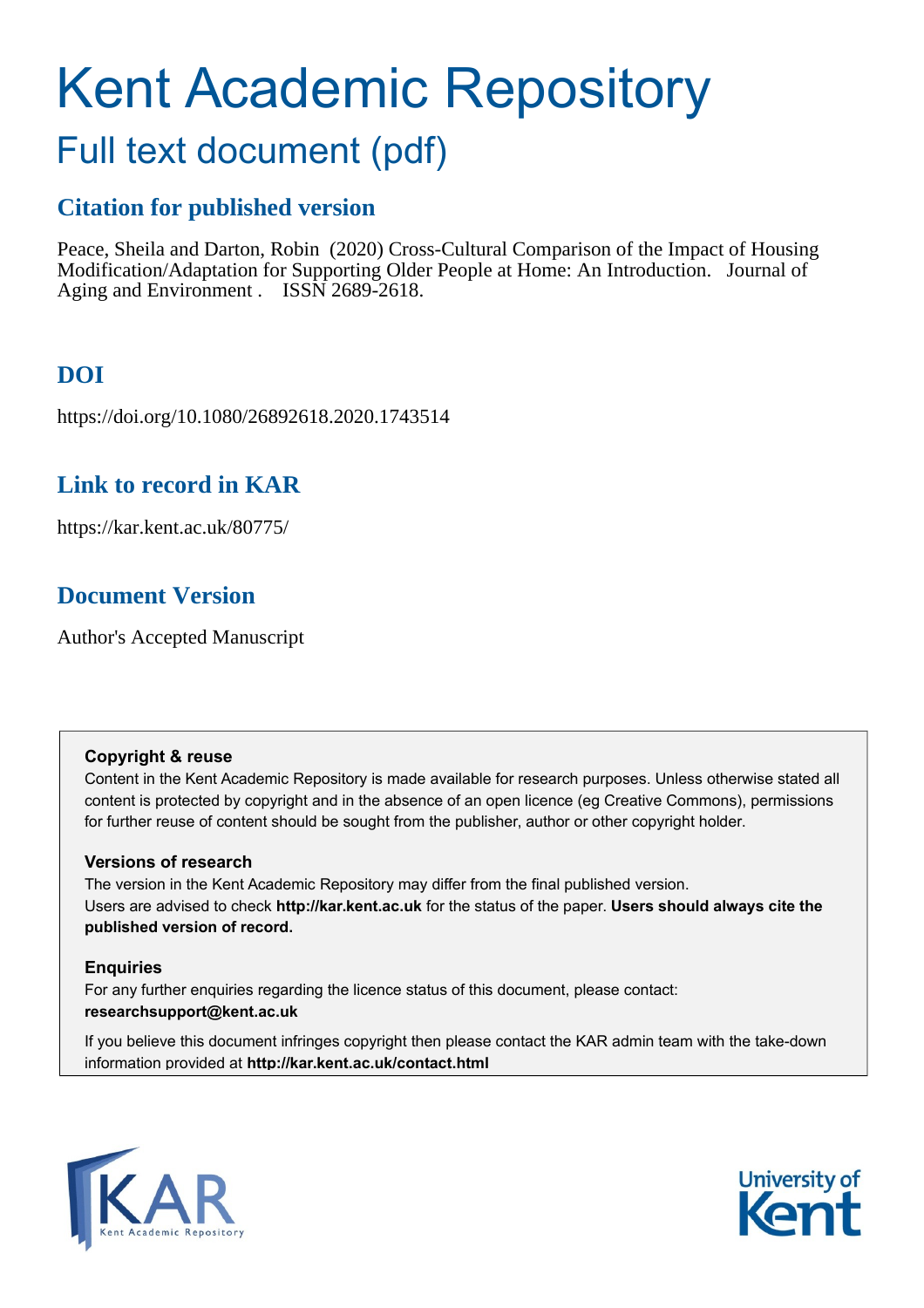The impact of housing modification: Introduction

#### **Cross-Cultural Comparison of the Impact of Housing Modification/Adaptation<sup>1</sup>**

#### **for Supporting Older People at Home: An Introduction**

Sheila Peace, The Open University, Milton Keynes, UK, and Robin Darton, PSSRU, University of Kent, UK

ORCiD IDs:

Robin Darton: 0000-0002-8242-790X

Sheila Peace: 0000-0002-3293-8082

Address for correspondence:

Sheila Peace BA PhD FAcSS

Emeritus Professor of Social Gerontology

Faculty of Wellbeing, Education and Language Studies

The Open University

Walton Hall, Milton Keynes

MK7 6AA

United Kingdom

Tel: +44 7837 960275

Email: [Sheila.Peace@open.ac.uk](mailto:Sheila.Peace@open.ac.uk)

#### **Keywords**

Housing modification; housing adaptation; international evidence review

 $1$ Both 'modification' and 'adaptation' are used interchangeably across this special issue. The term 'home modification' is used in USA, Australia, and Sweden and 'home adaptation' in the UK and Spain with papers from Sweden using both terms.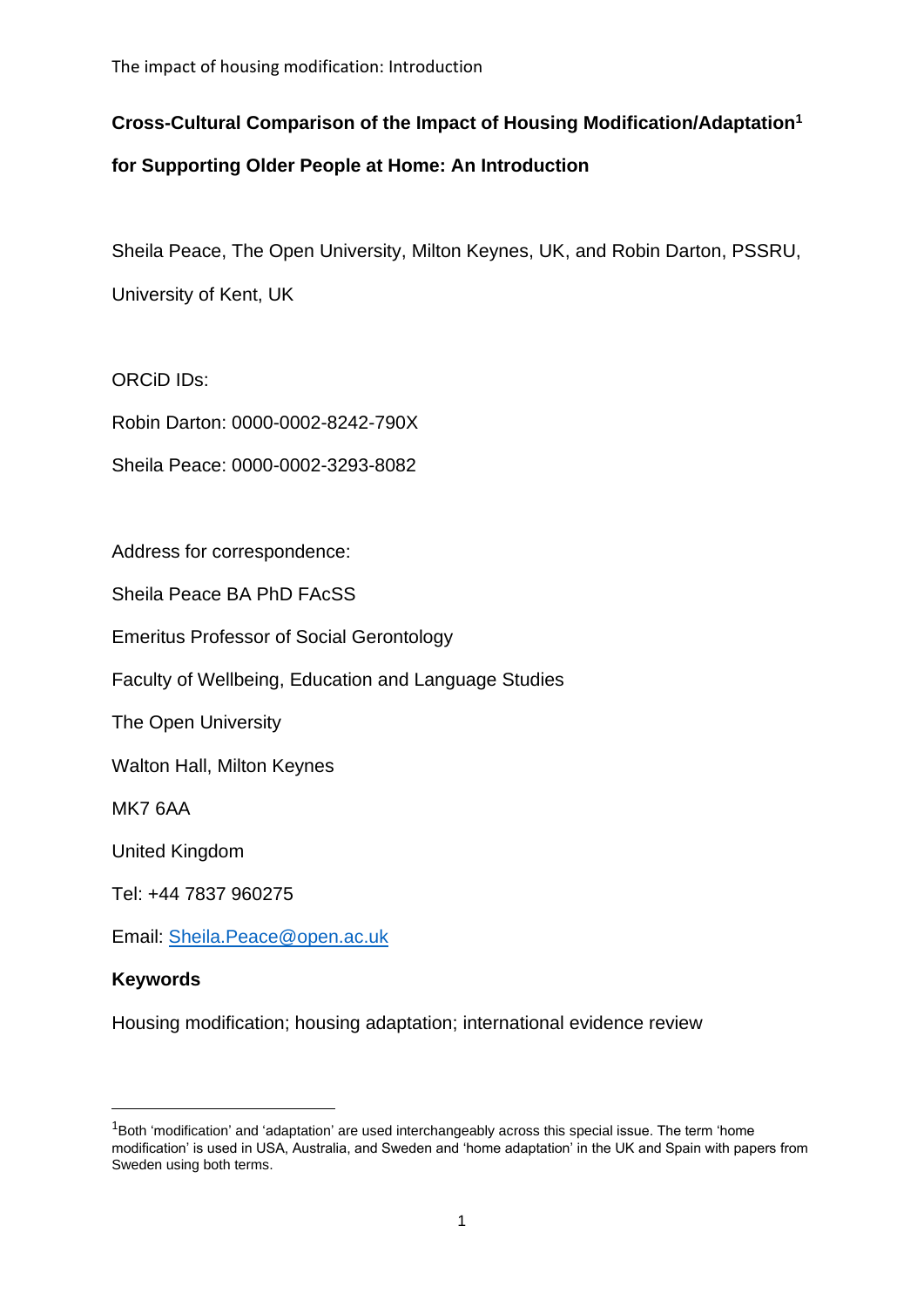#### **Introduction**

This special issue focuses on the role of home modification/adaptation in supporting older people living in ordinary community-based accommodation, with the aim of providing cross-cultural perspectives from a number of developed nations (Australia, Spain, Sweden, UK and the USA). As documented, in these countries a majority of people in later life live in mainstream housing, predominantly single-family dwellings, while a minority live in more specialized age-segregated housing with care, or in care or nursing homes. The latter are more common for people in advanced old age. In the US, 75% of older adults are homeowners and only 2% live in an institutional setting; in England over 90% of those aged 65 years or over live in ordinary housing, while in Sweden and Australia 95% of those aged 65 and over live in ordinary housing.

Ordinary housing, while culturally specific, also varies in terms of building age, type, size and tenure. For example, within the European Union (EU), Spain has the highest percentage of people of all ages living in multiple family dwellings or apartments. Older people living in these settings are most likely to be living alone. Such apartment living is also more common in urban Sweden, while those living in rural areas occupy single-family dwellings. The countries included here have faced similar issues in terms of the variation in the age of housing stock and how housing design in the 20th century failed to accommodate the needs of people who experienced accessibility issues due to functional and cognitive health limitations (see Goldsmith, 1997; Park & Porteus, 2018; Struckmeyer & Pickens, 2016 for UK and USA experience).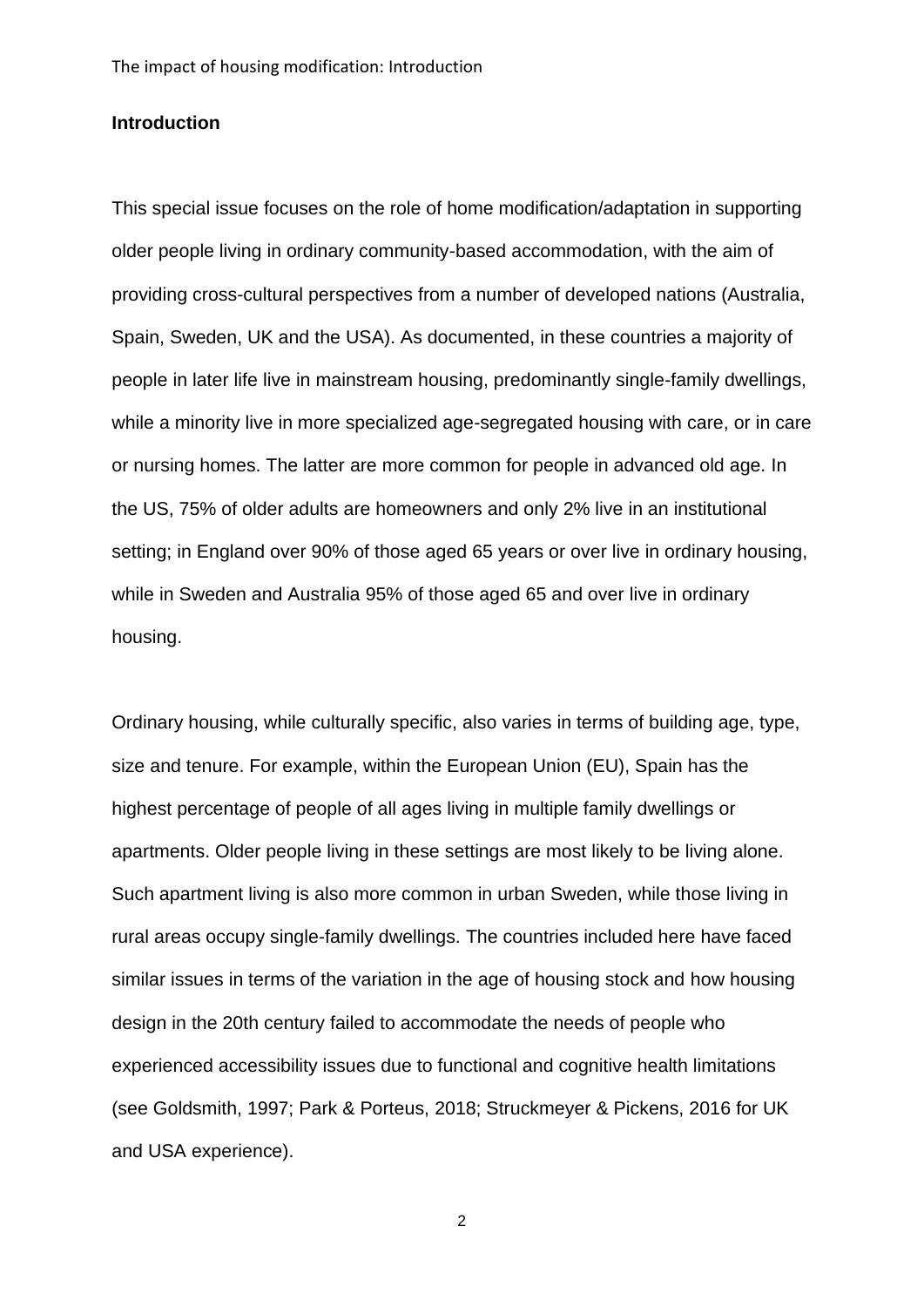In mainstream housing, people of all ages have commented on issues of privacy, social relationships, safety, security, comfort and belonging (Mallett, 2004; Rowles & Chaudhury, 2005), albeit acknowledging issues of gender inequalities over roles and power relations (Jupp, Bowlby, Franklin, & Hall, 2019; Peace, 2015). At different points of the life course, many occupants gradually make alterations to their built environment that go beyond decoration to accommodate their physical and social needs, including changes to room layout and domestic equipment. In more recent times this has included the use of digital and assistive technology (Maguire et al., 2014; Pink, Leder Mackley, Morosanu, Mitchell, & Bhamra, 2017). Many older people will have been long-term residents in their homes, and in the possibly 30–40 post-retirement years they may have found that their health and wellbeing gradually changed (Victor, 2010). Where and how a person lives may reveal differences and similarities for younger and older people living with chronic health conditions or disability (Imrie, 2013). Indeed, many older people may not see themselves as disabled, and yet the dwelling in which they live may affect their ability to function (Heywood, 2013; World Health Organization [WHO], 2018). Without a particular health care need, older people may not find themselves referred to a registered occupational therapist who can assess environmental barriers in their housing. Rather, people may either have the skill to 'do things themselves' or seek a handyperson service or, in the UK, a Home Improvement Agency (HIA). HIAs advise clients on home improvements and adaptations, help them to apply for grants or loans, help to identify reputable contractors and oversee the work (Department of Communities and Local Government [DCLG], Department of Health [DH], & Department of Work and Pensions [DWP], 2008).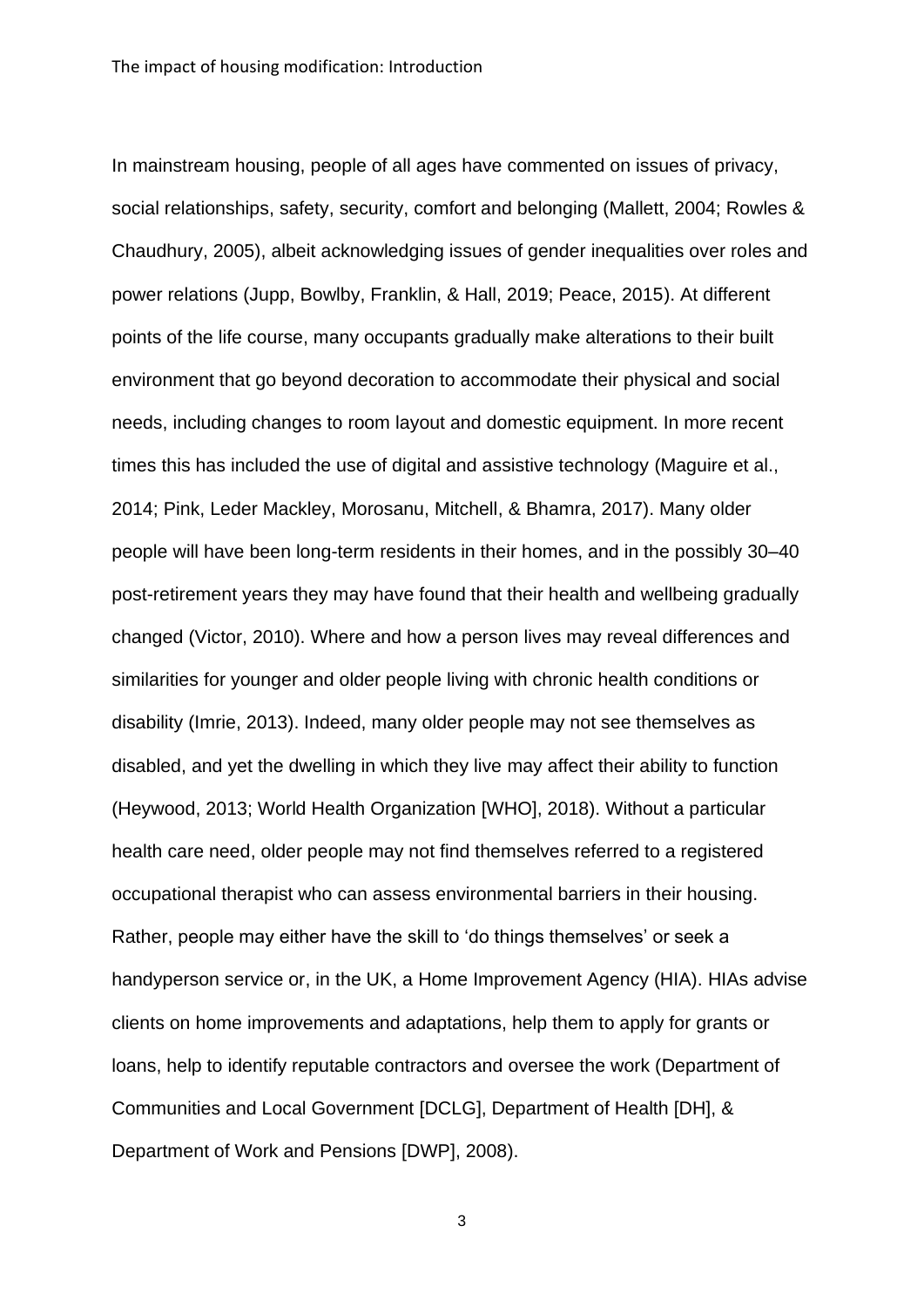Population aging is recognized throughout the world (WHO, 2002, 2007, 2015), and for older people housing is central to their lifestyle and wellbeing, ideally enhancing how they feel through being familiar and secure, and the context for everyday routines (Peace, 2015). However, particularly in relation to volume building for sale, inclusive housing design that recognizes the need for ergonomic change with age and disability has not been incorporated within building design during the 20th century and into the 21st. The specialized world of self-build has been able to create bespoke housing (at a price) and greater self-building is reported across parts of North Western Europe than in the UK (*The Independent*, 2014). Social housing providers in the UK were the prime movers in the 'lifetime homes' movement. However, with the change of government in 2010 and the policy focus on austerity, there has been limited progress on more accessibly designed housing (DCLG, DH, & DWP, 2008; Park & Porteus, 2018; Habinteg, 2019). It has only been in the past few decades that there has been a gradual recognition of the need to consider home modification/adaptation more widely, as the built environment is recognized as not meeting the needs of population aging, alongside responding to climate change, for example by investing in diverse energy capture (see Adams & Hodges, 2018; Lewis, 2015).

What then is the baseline for discussing such modification or adaptation? These rather discouraging comments were made at the beginning of this decade:

*'Evidence about the effectiveness of housing adaptations is unsystematic, leaving large gaps in knowledge. The evidence that exists is not sufficiently compelling to*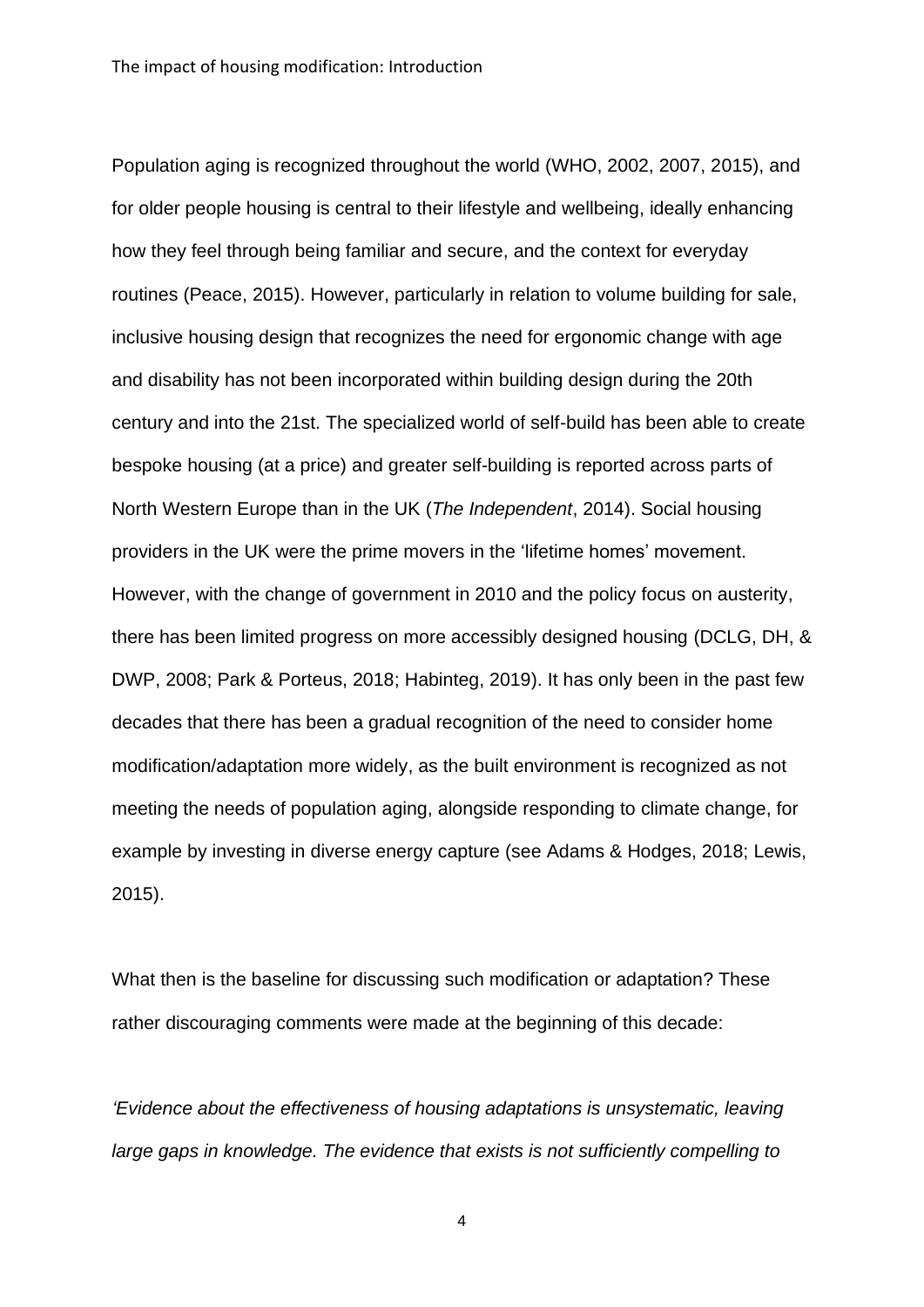*attract substantial investment, and its weakness impedes evidence-based practice.*' (Heywood & Awang, 2011, p. 200)

Frances Heywood and Darren Awang from the UK made this statement in 2011 as part of a call to develop the research evidence concerning the value of housing adaptation to support the health and wellbeing of older people and people with disabilities. They drew upon a review of international English language literature undertaken for the British Office for Disability Issues (Heywood & Turner, 2007), plus additional literature searches (Awang, 2004; Heaton & Bamford, 2001). At that time, they found both small-scale research, often based on post-graduate projects drawing on diverse methodologies, and a limited number of larger studies (Cornillon et al., 2002; Mann, Ottenbacher, Fraas, Tomita, & Granger, 1999; Mountain, 2000; Nikolaus & Bach, 2003; Plautz, Beck, Selmar, & Radetsky, 1996). Across this body of work, research was seen to lack comparability due to a variation in focus, which limited the evidence base. Nevertheless, Heywood and Awang commented on how these studies brought housing and health together, crossing disciplines that included medical, occupational therapist and social researchers.

To date, then, there have been variations in methodological approaches, and a diversity in the validation of measurement tools and outcomes relating to the influence of environmental change within the home. There has been a failure to incorporate disciplines such as health economics; to examine the influence of housing modification on the lives of carers alongside service users; and to examine the relationship between the organization of service delivery and the installation of the modification. Research outcomes have been either collective/policy focused or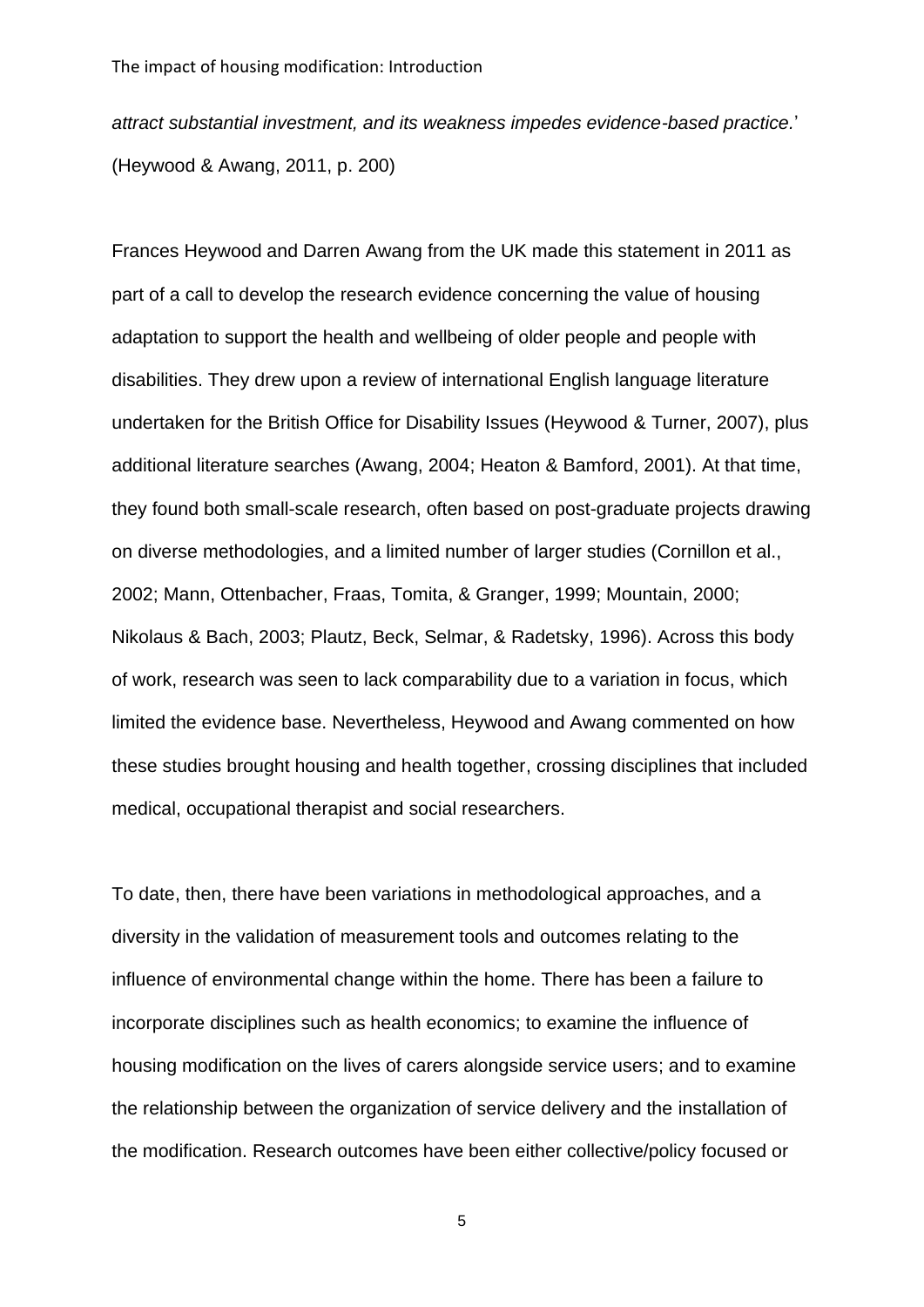#### The impact of housing modification: Introduction

individualized, and this has led to a lack of comparability, reducing the impact of findings showing the need for home modifications for people in specific circumstances. Other methodological issues concern the timing of research, the potential for 'before and after' studies and randomized controlled trials, and the lack of longitudinal research regarding personal experience.

Almost a decade has passed since these thoughts and reflections took place. In raising this gap in our knowledge concerning housing and health for people with disabilities, the majority of whom are older people, Heywood and Awang (2011) outlined areas for continuing debate suggesting an international *housing adaptation genome* project (subsequently the genHOME project). This led to a UK meeting in 2016 where all authors of this special issue were represented. Subsequently, a Symposium convened and accepted by the International Association of Gerontology and Geriatrics (IAGG), World Congress, San Francisco, 2017 produced the papers presented here and the thematic discussion which follows.

#### **Acknowledgement**

The authors would like to thank all the IAGG authors and Dr Rachel Russell (national lead on the genHOME project), School of Health and Society, University of Salford, Salford, Manchester, UK, for reviewing and commenting on the Introduction and Discussion of this Special Issue.

(1290 words)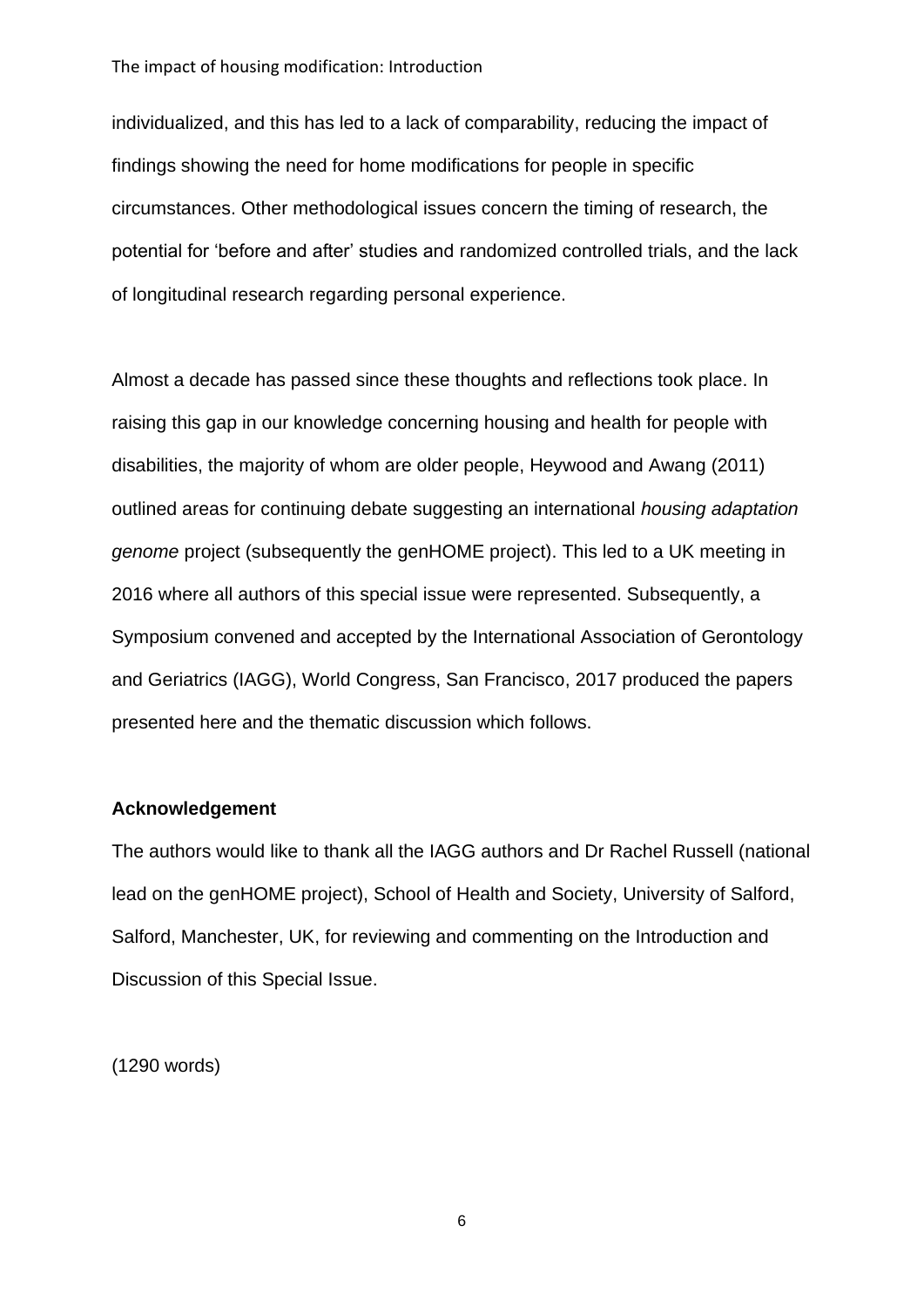#### **References**

- Adams, S., & Hodges, M. (2018). *Adapting for ageing: Good practice and innovation in home adaptations*. London: Centre for Ageing Better.
- Awang, D. (2004). *Building in evidence: Reviewing housing and occupational therapy*. London: College of Occupational Therapists.

Cornillon, E., Blanchon, M., Ramboatsisetrraina, P., Braize, C., Beauchet, O., Dubost, V., … Gonthier, R. (2002). Effectiveness of falls prevention strategies for elderly subjects who live in the community with performance assessment of physical activities (before-after). *Annales de Readaptation et de Medicine Physique, 45*(9), 493–504.

- Department for Communities and Local Government [DCLG], Department of Health [DH], & Department for Work and Pensions [DWP]. (2008). *Lifetime homes, lifetime neighbourhoods: A national strategy for housing in an ageing society*. London: Department for Communities and Local Government.
- Goldsmith, S. (1997). *Designing for the disabled: The new paradigm* (4th ed.). First published 1997, eBook 2012. Oxford: Architectural Press.
- Habinteg. (2019). See [https://www.habinteg.org.uk/policy-blog/housing-plans-risk](https://www.habinteg.org.uk/policy-blog/housing-plans-risk-accessible-homes-crisis-for-england-says-new-research-1285)[accessible-homes-crisis-for-england-says-new-research-1285](https://www.habinteg.org.uk/policy-blog/housing-plans-risk-accessible-homes-crisis-for-england-says-new-research-1285)
- Heaton, J., & Bamford, C. (2001). Assessing the outcomes of equipment and adaptations: Issues and approaches. *British Journal of Occupational Therapy*, *64*(7), 346–56.
- Heywood, F. (2013). Adaptation: Altering the house to restore the home. *Housing Studies, 20*(4), 531–47.
- Heywood, F., & Awang, D. (2011). Developing a housing adaptation genome project. *British Journal of Occupational Therapy*, *74*(4), 200–203.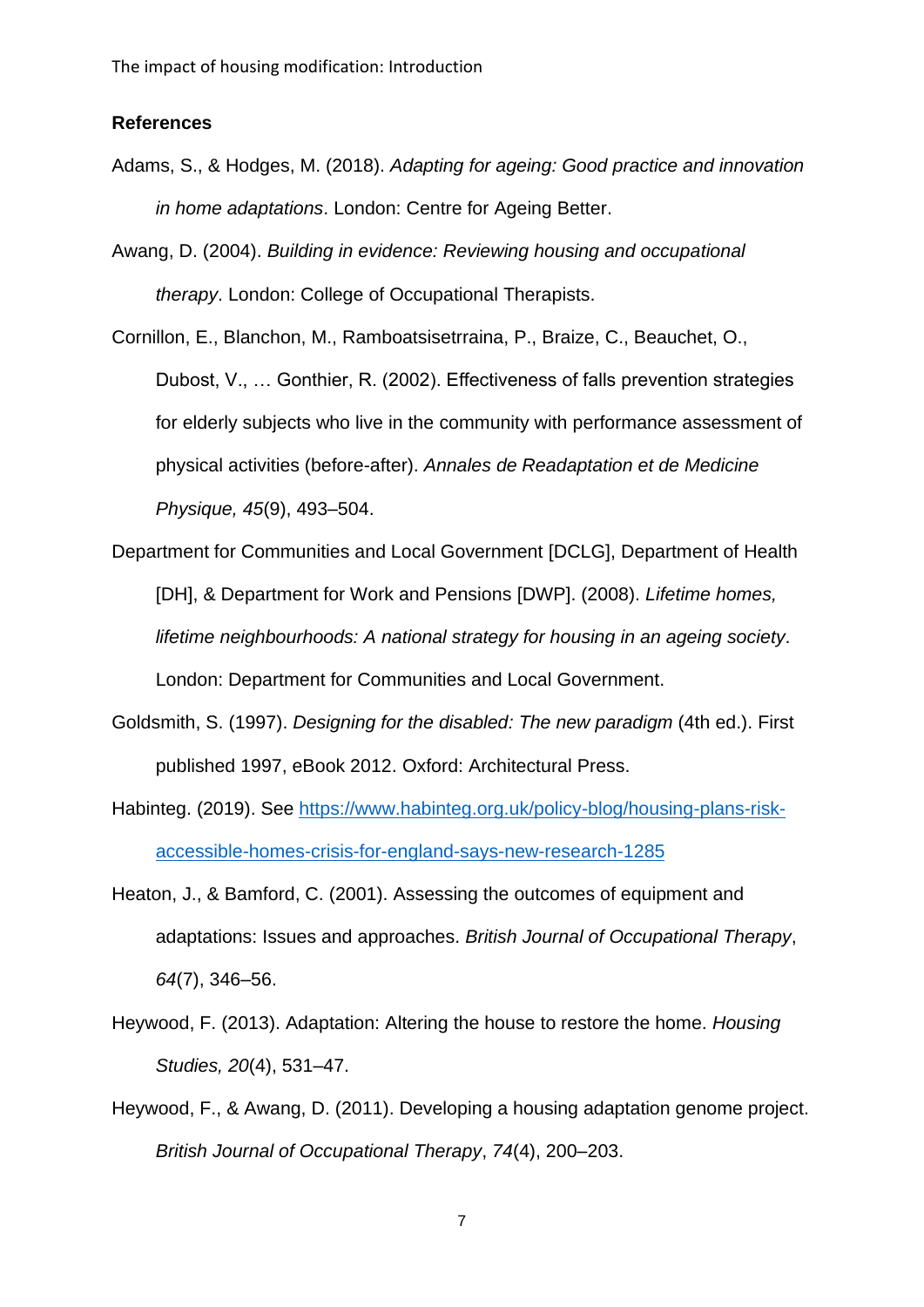Heywood, F., & Turner, L. (2007). *Better outcomes, lower costs. Implications for health and social care budgets of investment in housing adaptations, improvements and equipment: A review of the evidence*. London: Department for Work and Pensions.

- Imrie, R. (2013). Disability, embodiment and the meaning of home. *Housing Studies*, *19*(5), 745–763.
- Jupp, E., Bowlby, S., Franklin, J., & Hall, S. M. (2019). *The new politics of home*. Bristol: Policy Press Shorts Research.
- Lewis, A. (2015). *Maximising the benefits of Passivhaus: A guide to supporting older occupants* (Report). Manchester: University of Manchester.
- Maguire, M., Peace, S., Nicolle, C., Marshall, R., Sims, R., Percival, J., & Lawton, C. (2014). Kitchen living in later life: Exploring ergonomic problems, coping strategies and design solutions. *International Journal of Design*, *8*(1), 73–91.
- Mallett, S. (2004). Understanding home: A critical review of the literature. *The Sociological Review*, *52*(1), 62–89.
- Mann, W. C., Ottenbacher, K. J., Fraas, L., Tomita, M., & Granger, C. V. (1999). Effectiveness of assistive technology and environmental interventions in maintaining independence and reducing home care costs for the frail elderly: A randomized controlled trial. *Archives of Family Medicine*, *8*(3), 210–217.
- Mountain, G. (2000). *Occupational therapy in social services departments: A review of the literature.* London: College of Occupational Therapists with the Centre for Evidence Based Social Services, University of Leeds.
- Nikolaus, T., & Bach, M. (2003). Preventing falls in community-dwelling frail older people using a home intervention team. *Journal of the American Geriatrics Society*, *51*(3), 300–305.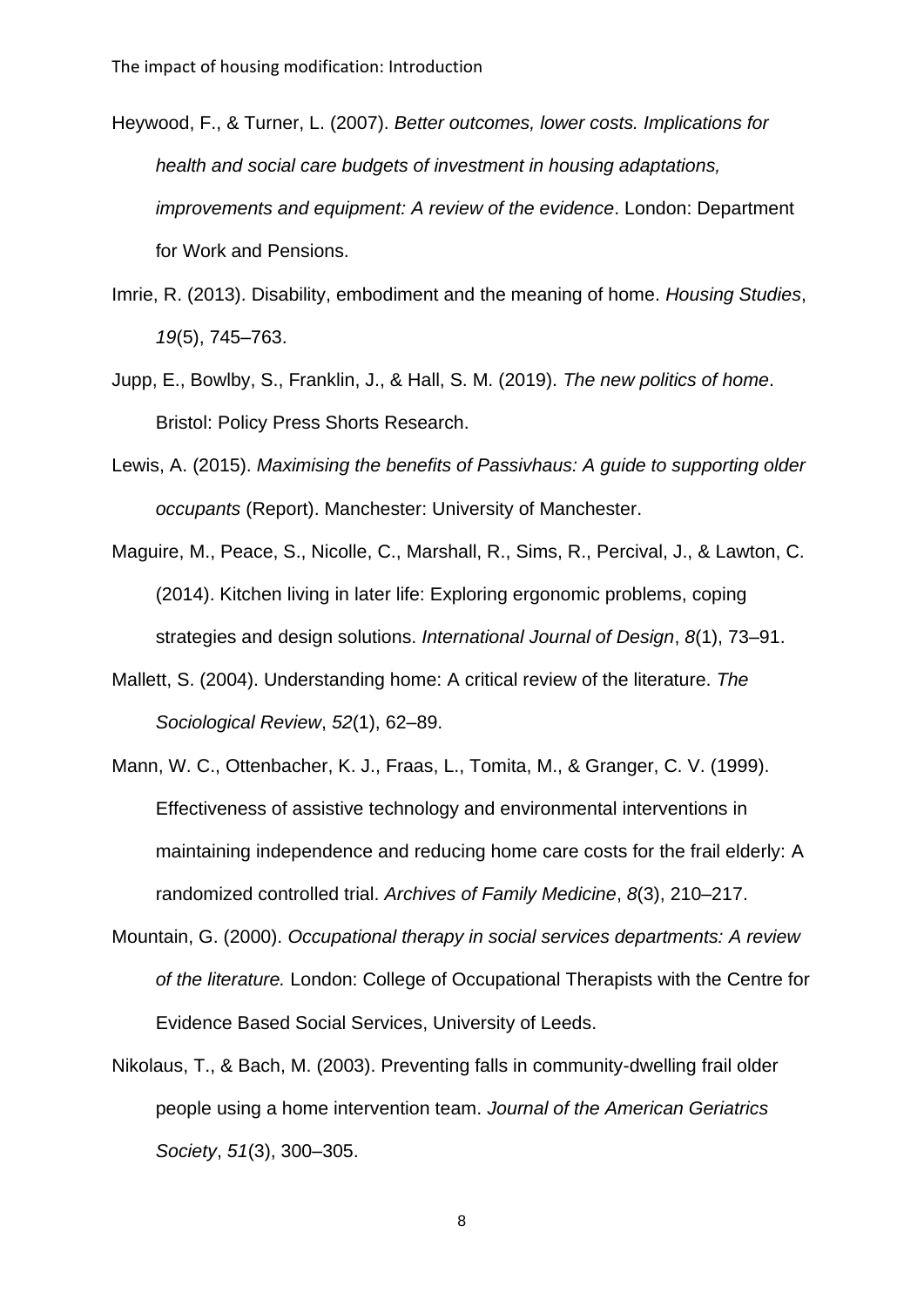- Park, J., & Porteus, J. (2018). *Age-friendly housing: Future design for older people*. London: RIBA Publishing.
- Peace, S. (2015). Meaning of home and age. In J. Twigg & W. Martin (Eds.), *Routledge handbook of cultural gerontology* (pp. 447–454). London: Routledge.
- Pink, S., Leder Mackley, K., Morosanu, R., Mitchell, V., & Bhamra, T. (2017). *Making homes: Ethnography and design*. London/New York: Bloomsbury Academic.

Plautz, B., Beck, D. E., Selmar, C., & Radetsky, M. (1996). Modifying the environment: A community-based injury-reduction program for elderly residents. Research Linkages between Academia and Public Health Practice, supplement to *American Journal of Preventive Medicine*, *12*(4), 33–38.

- Rowles, G. D., & Chaudhury, H. (Eds.). (2005). *Home and identity in late life: International perspectives*. New York: Springer Publishing Company, Inc.
- Struckmeyer, L. R. & Pickens, N. D. (2016). Home modifications for people with Alzheimer's disease: A scoping review. *American Journal of Occupational Therapy, 70*(1), 7001270020p1–7001270020p9. doi: 10.5014/ajot.2015.016089
- *The Independent*. (2014, March 25). Self-build Britain: Is the UK lagging behind other countries? (accessed August 2019)

Victor, C. R. (2010). *Ageing, health and care*. Bristol: The Policy Press.

- World Health Organization [WHO]. (2002). *Active ageing: A policy framework*. Geneva: WHO.
- World Health Organization [WHO]. (2007). *Global age-friendly cities guide*. Geneva: WHO.
- World Health Organization [WHO]. (2015). *World report on housing and health*. Geneva: WHO.